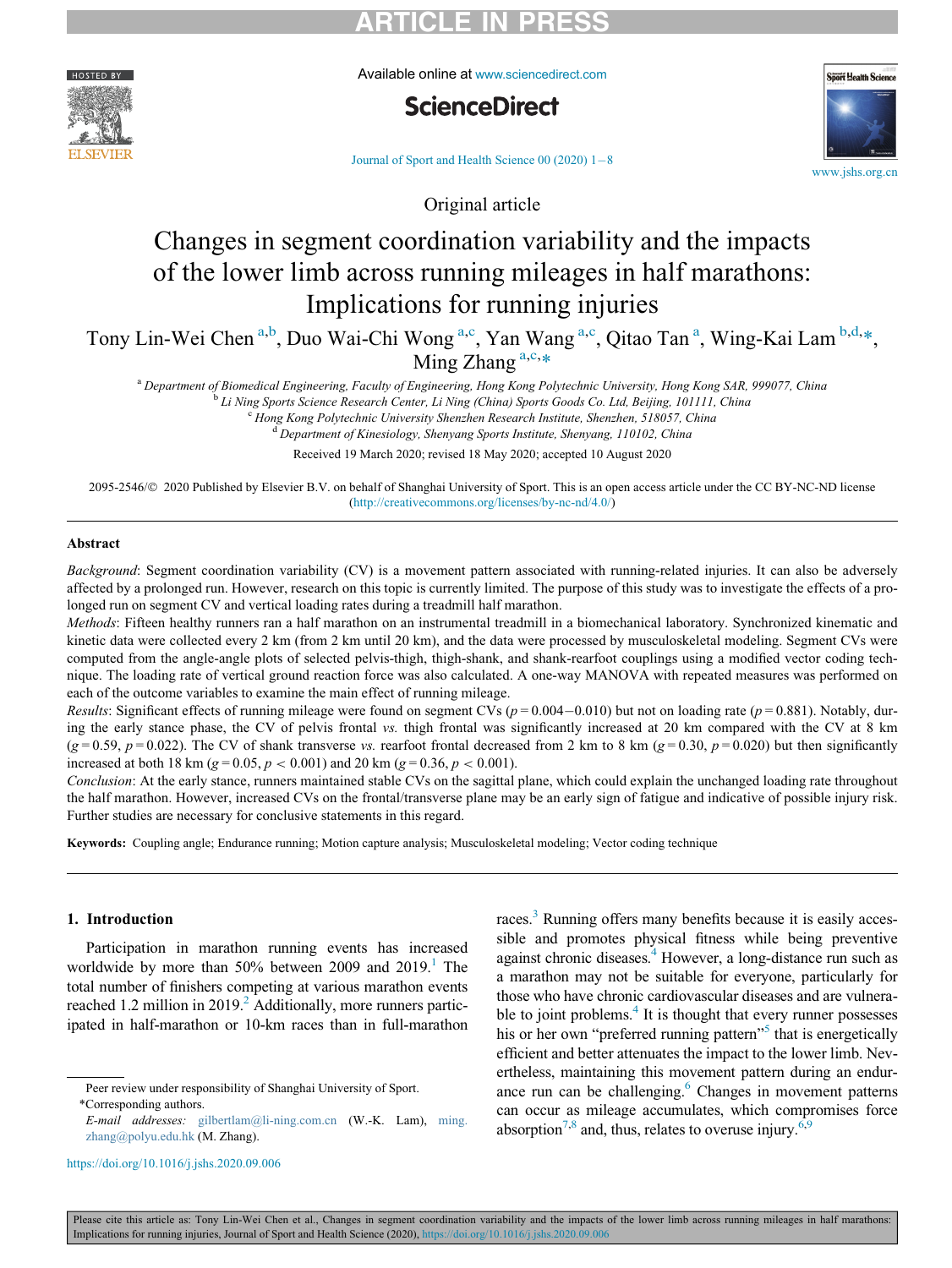To date, discrete kinematic variables have been used predominantly to identify the attributes of movement patterns in various sports. $10$  However, existing studies investigating lower-limb joint or segment angulation in endurance runs have reported inconsistent outcomes. $11-16$  $11-16$  $11-16$  Indeed, joint or segment kinematics in isolation neither reflect effectively how the underlying segments are coordinated to produce resultant angular positions, $17$  nor do they provide a holistic view of the role of running-induced exertion in altering movement pat-terns.<sup>[18](#page-6-12)</sup> Prolonged physical activities have been found to disrupt neuromuscular synergies and inter-segment coordination spanning the joints, which is reflected by changes in the coor-dination pattern and its stride-to-stride variances over time.<sup>[19](#page-6-13)</sup>

Coordination patterns can measure the timing and magnitude of relative motions between 2 body parts in any given task.<sup>[20](#page-6-14)</sup> Coordination variability (CV) quantifies the degrees of fluctuation in the coordination pattern.<sup>20</sup> In recent decades, the CV of lower-limb couplings between adjacent joints or segments has received increasing research interest due to its potential link to injury. Although the underlying mechanism is not fully understood, changes in CVs during physical activities have been seen commonly in injured persons. $2<sup>1</sup>$  Compared to healthy subjects, individuals with symptoms or injury histories tended to deviate from the "normal" CV range, which either increased<sup>[18,](#page-6-12)[22](#page-6-16)-[25](#page-6-16)</sup> or decreased<sup>[23](#page-6-17),[26](#page-6-18)-[28](#page-6-18)</sup> in coordinate couplings that were hypothesized to be associated with the injured or painful regions. An example of this is knee pain and ankle instability. The changed CVs were considered to be an unstable compensatory movement strategy to avoid load on sensi-tized or painful regions.<sup>[29,29](#page-6-19)[,30](#page-6-20)</sup> However, for increased CVs, another explanation is that the injured group may have decreased neuromuscular control, leading to poorly regulated movement coordination. $2^{1,31}$  $2^{1,31}$  $2^{1,31}$  We found this viewpoint intriguing because reduced neuromuscular control was also seen in healthy but fatigued people undergoing endurance runs,  $32-35$  $32-35$  $32-35$ which likely exacerbated loading on the lower limb and increased injury risks.<sup>[8](#page-6-7)[,36,](#page-7-1)[37](#page-7-2)</sup> Accordingly, it was anticipated that runners would increase their lower-limb CVs across different time points in an endurance run such as a half marathon. Previous relevant research was scarce, so a study was needed to provide supporting evidence for this hypothesis.

Hence, this study aimed to investigate the CVs of segment couplings of the lower limb and ground reaction loading for healthy runners at various distance checkpoints during a half marathon. The segment couplings were analyzed using angleangle plots, and their coordination variabilities were quantified by a modified vector coding technique.<sup>38</sup> As mentioned, it was hypothesized that the CVs of the selected segment couplings and the loading rates of the vertical ground reaction force would increase as mileage accumulated during the half marathon.

#### 2. Methods

#### 2.1. Participants

A total of 15 recreational runners (13 males, 2 females, age = 26.85  $\pm$  6.02 years (mean  $\pm$  SD), height = 1.75  $\pm$ 0.08 m, weight =  $64.50 \pm 9.26$  kg) were recruited from the local community by using flyers and posters. Of the runners, 13 were rearfoot strikers (foot strike index  $= 6.18\% - 25.74\%$ ), and the other 2 were midfoot strikers (foot strike  $index = 39.88\% - 46.98\%$ . The foot strike index was calculated by averaging 10 strides from each runner's running trials at the 2-km checkpoint in the half marathon.<sup>[39](#page-7-4)</sup> The participants had finished at least 3 marathon races annually for more than 2 years and reported no lower-limb injuries at the time of experiment entry based on consensual standards.<sup>[40](#page-7-5)</sup> The sample-size calculation showed that 15 participants ensured a statistical power of 0.8, assuming a medium effect size and a significance level of 5%. The participants were fully informed of the research procedure, and they signed a written consent form before the study's commencement. The study was reviewed and approved by the Human Subjects Ethics Sub-Committee of the Hong Kong Polytechnic University (reference #HSEARS20170327001).

#### 2.2. Experiment protocol

All running trials were conducted on a treadmill instrumented with 2 force platforms (Bertec, Columbus, OH, USA). The participants were given sufficient time to warm up and acclimate themselves to the research protocol. They were asked to use their own running shoes for the tests and to identify a comfortable running speed before the commencement of data collection. Each runner ran on the treadmill at a starting speed that they normally adopted for daily training. An investigator operated the instrument on a remote computer and finetuned the treadmill speed based on the runner's feedback. The procedure was repeated until runners found a comfortable speed at which they could be confident about finishing a half marathon on the treadmill.<sup>[41](#page-7-6)</sup>

To facilitate motion capture, a total of 28 markers were attached to the following anatomical landmarks: $42$  acromioclavicular joints, between clavicles, seventh cervical, posterior/anterior iliac spines, lateral femoral epicondyles, lateral malleoli, calcaneal tuberosity, the heads of the first and fifth metatarsals, and the tip of the toe. Two additional markers were placed on the upper and lower thirds of the side of the thigh and shank segments, respectively. The marker set ensured that at least 3 markers were assigned to each segment of interest to enable 3-dimensional motion tracking and were also accommodated to the OpenSim environment. All markers were secured with skin-medical tape (Kinesio Tex Classic; Kinesio, Albuquerque, NM, USA) to avoid drop-off while running. Markers of the foot region were placed directly on the shoes.<sup>[43](#page-7-8)</sup>

Data collection began with a static calibration trial that was later used to scale an established musculoskeletal model. The participants then ran on the treadmill at their preferred speed for a half marathon. Kinematic and kinetic data were recorded for 10 s at every 2 km. To exclude the initial effects, data collection was started at 2 km and ended at the 20-km checkpoint. An optical-based motion-capture system with 10 cameras (T20; Vicon Motion Systems, Oxford, UK) and 2 force plates were synchronized to measure the marker trajectories and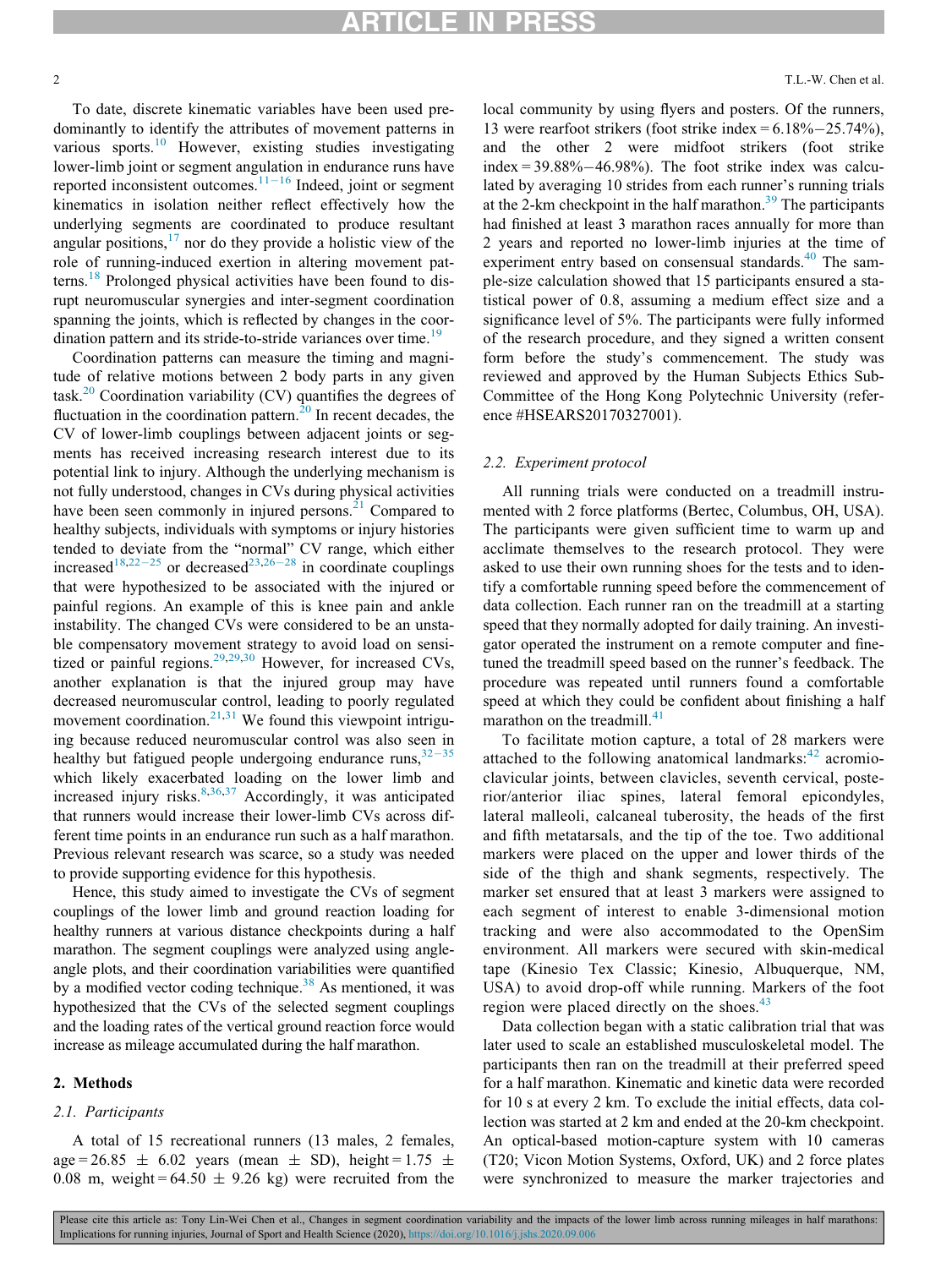## ARTICLE IN PRESS

#### Coordination variability in half marathoners 3

<span id="page-2-0"></span>ground reaction forces at sampling rates of 250 Hz and 1600 Hz, respectively.

#### 2.3. Musculoskeletal model

In the study, segment angles of interest were calculated using an established musculoskeletal model.<sup>[42](#page-7-7)</sup> The model featured 12 rigid body segments, 23 degrees of freedom, and 92 musculotendinous units. It had a ball-and-socket joint at the hip and permitted hinge joints at the knee, ankle, subtalar, and metatarsophalangeal. The raw kinematic data were first lowpass Butterworth filtered at 8  $Hz<sup>44</sup>$  $Hz<sup>44</sup>$  $Hz<sup>44</sup>$  and put into the OpenSim platform (Version 4.0; OpenSim, National Centre for Simulation in Rehabilitation Research, Stanford, CA, USA). The generic model was scaled to the participant's geometry using the data from the static trials. Inverse kinematics<sup>[45](#page-7-10)</sup> were implemented on the data of running trials to calculate the joint coordinates that best reproduced the movement patterns. Segment angles of the pelvis, thigh, shank, and rearfoot were expressed as the orientation of the segmental reference frame (fixed to the segment) with respect to the global coordinate system.<sup>[38](#page-7-3)</sup> The segmental reference frames were aligned with the global frame at a neutral position, and their locations were defined previously.[46](#page-7-11) Data for segment angles were normalized to the standard standing position.<sup>[47](#page-7-12)</sup>

#### <span id="page-2-2"></span>2.4. Data reduction and outcome measures

For each running gait cycle, data for segment angles were truncated to the stance phase and normalized to 101 time points.[48](#page-7-13) Inter-segmental coordination was calculated from angle-angle plots of the couplings of interest, with the proximal segment comprising the abscissa and the distal segment comprising the ordinate.<sup>[28](#page-6-22)</sup> The coupling angle  $(\gamma_i)$  was defined as the angle with respect to the right horizontal axis created by the vector connecting the 2 consecutive time points ([Eq. 1\)](#page-2-0).<sup>[47](#page-7-12)</sup>

A modified vector coding technique<sup>[38](#page-7-3)</sup> was employed in this study:

$$
\gamma_i = \tan^{-1}\left(\frac{\theta_{D(i+1)} - \theta_{Di}}{\theta_{P(i+1)} - \theta_{Pi}}\right) \cdot \frac{180}{\pi}
$$
 (Eq.1)

where i is the ith point of the stance phase.  $\theta_D$  and  $\theta_P$  represent the angles of the distal and proximal segments. Segment couplings of interest [\(Fig. 1](#page-2-1)) included pelvis frontal plane vs. thigh frontal plane, pelvis sagittal plane vs. thigh sagittal plane, thigh sagittal plane vs. shank sagittal plane, shank sagittal plane vs. rearfoot sagittal plane, and shank transverse plane vs. rearfoot frontal plane. These couplings were selected because they were closely related to the lower-limb loading response and injury development during running (e.g., the couplings of pelvis frontal vs. thigh frontal for iliotibial band syndrome and thigh transverse vs. rearfoot frontal for rearfoot overpronation).<sup>[13](#page-6-23)[,49](#page-7-14)[,50](#page-7-15)</sup>

Using circular statistics,<sup>[51](#page-7-16)</sup> coordination variability  $(CV_i)$ was calculated as the circular SD of the coupling angle at the ith point of the stance phase across 10 strides of data (Eqs.  $2-5$ ). This circular standard deviation was averaged across the following stance phases: early (first  $24\%$  of the stance phase), mid  $(25\%-50\%)$  of the stance phase), and terminal stance  $(51\%-100\%)$  of the stance  $phase)$ .<sup>[52](#page-7-17)</sup>

$$
\overline{x}_i = \frac{1}{n} \sum_{i=1}^n \cos \gamma_i
$$
 (Eq.2)

$$
\overline{y}_i = \frac{1}{n} \sum_{i=1}^n \sin \gamma_i
$$
 (Eq.3)

$$
\overline{\gamma}_i = \tan^{-1}\left(\frac{\overline{y}_i}{\overline{x}_i}\right) \cdot \frac{180}{\pi} \tag{Eq.4}
$$

<span id="page-2-1"></span>

Fig. 1. Segment couplings of interest for investigating coordination variability. (A) pelvis frontal vs. thigh frontal; (B) pelvis sagittal vs. thigh sagittal; (C) thigh sagittal vs. shank sagittal; (D) shank sagittal vs. rearfoot sagittal; and (E) shank transverse vs. rearfoot frontal.

Please cite this article as: Tony Lin-Wei Chen et al., Changes in segment coordination variability and the impacts of the lower limb across running mileages in half marathons: Implications for running injuries, Journal of Sport and Health Science (2020), <https://doi.org/10.1016/j.jshs.2020.09.006>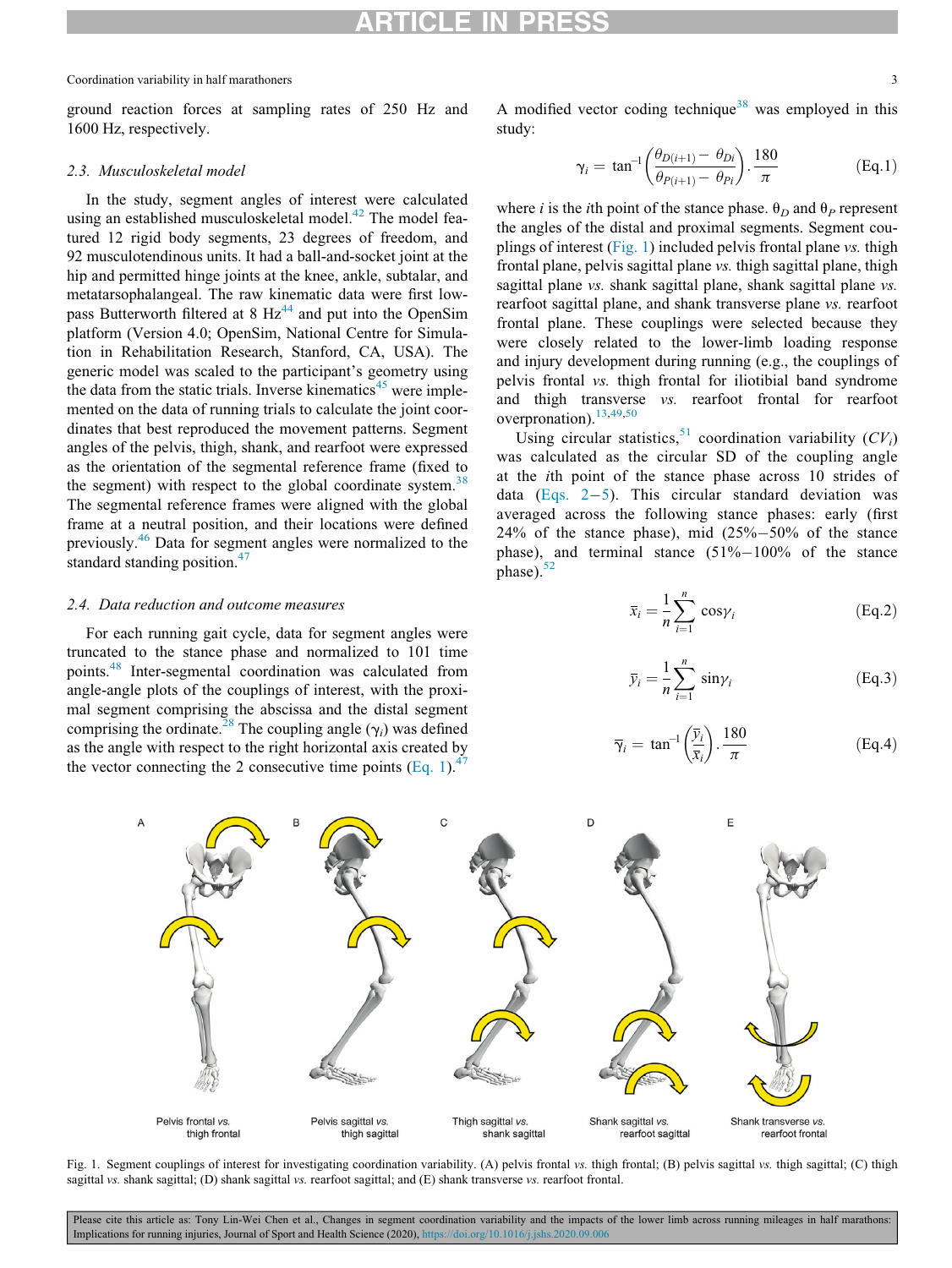## ARTICLE IN PRESS

 $CV_i =$  $f = \sqrt{1 - \frac{1}{2} \int \frac{1}{2} \int \frac{1}{2} \int \frac{1}{2} \int \frac{1}{2} \int \frac{1}{2} \int \frac{1}{2} \int \frac{1}{2} \int \frac{1}{2} \int \frac{1}{2} \int \frac{1}{2} \int \frac{1}{2} \int \frac{1}{2} \int \frac{1}{2} \int \frac{1}{2} \int \frac{1}{2} \int \frac{1}{2} \int \frac{1}{2} \int \frac{1}{2} \int \frac{1}{2} \int \frac{1}{2} \int \frac{1}{2} \int \frac{1}{2} \int \frac{1}{2$  $\sqrt{2.\left(1-\sqrt{\bar{x}_i{}^2+\bar{y}_i{}^2}\right).\frac{180}{\pi}}$  $(Eq.5)$ 

<span id="page-3-0"></span>where *n* is the *n*th stride of the data, and  $\overline{x}_i$  and  $\overline{y}_i$  are the horizontal and vertical components, respectively, of the average coupling angle at the ith point of the stance phase.

The ground reaction force of each stride was filtered using a fourth-order 0-lag Butterworth filter with a lowpass frequency of 50 Hz. $^{39}$  $^{39}$  $^{39}$  The vertical average loading rate (VALR) and vertical instantaneous loading rate (VILR) of initial contact were computed using a previously established method.<sup>[39](#page-7-4)</sup> The  $20\%$ and 80% points of the impact peak were identified in the curve of the vertical ground reaction force. VALR refers to the slope of the line through the 2 points, and VILR refers to the maximum slope of the lines connecting successive data points within the same region.

In a previous study, both segment CVs and loading rates were averaged across 10 strides at each distance checkpoint  $(2-20 \text{ km}, \text{ at } 2\text{-km} \text{ intervals})$ . A total of 10 strides comprises the sufficient number of gait cycles needed to predict accurately coordination variability.<sup>48</sup> Computations of all outcome variables were accomplished using a custom MATLAB code (MathWorks, Natick, MA, USA).

#### 2.5. Statistical analysis

The outcome variables were assessed for skewness prior to statistical analysis. Appropriate log data transform was performed if the skewness was found to be greater than  $\pm 1.0$ .<sup>[53](#page-7-18)</sup> Loading rate and segment CVs were compared among the distance checkpoints using one-way multivariate analyses of variances (MANOVAs) repeated measures. The 2 measures of vertical loading rates and all measures of CVs at the early, mid, and terminal stance phases were 4 separate entries in the statistic model. Equality of variances was tested for each comparison, and the  $p$  value was adjusted by the Greenhouse-Geisser method when the equality could not be assumed. Any differences following each MANOVA were then established using univariate statistics. If a significant main effect was found, a post hoc analysis was conducted using the least significant difference method. The  $p$  value for multiple pairwise comparisons was corrected by the Benjamini-Hochberg method, $54$  which controls for type I errors and false discovery rates while having higher statistical power than other options.<sup>[55](#page-7-20)</sup> Effect sizes were indicated by the Hedges g for each significant pair<sup>[56](#page-7-21)</sup> and interpreted using the Cohen convention<sup>[57](#page-7-22)</sup> of negligible  $(<0.20$ ), small  $(0.20-0.49)$ , medium  $(0.50-0.79)$ , and large  $( \geq 0.80)$  values. All statistics were generated using SPSS software (Version 16.0; SPSS Inc., Chicago, IL) at an  $\alpha$ level of  $p < 0.05$ .

#### 3. Results

All participants successfully completed the half marathon with an average running speed of  $11.37 \pm 1.49$  km/h. [Table 1](#page-4-0) shows that VALR and VILR were similar among the distance checkpoints  $(F = 0.623, p = 0.881)$ , while segment CVs gradually increased as mileage accumulated. MANOVA reported significant between-subject effects in the early-stance phase ( $F = 1.776$ ,  $p = 0.002$ ). Significant changes in CVs, as indicated by univariate tests, were found in pelvis frontal vs. thigh frontal ( $F = 2.653$ ,  $p = 0.008$ ), thigh sagittal vs. shank sagittal ( $F = 2.915$ ,  $p = 0.004$ ), shank sagittal vs. rearfoot sagittal  $(F = 2.556, p = 0.010)$ , and shank transverse vs. rearfoot frontal ( $F = 6.035$ ,  $p < 0.001$ ) planes at the early stance [Table 1](#page-4-0). After correction of significant level, post hoc tests ([Fig. 2A](#page-5-0)) showed that the CV of pelvis frontal vs. thigh frontal was higher at 20 km than at 8 km ( $g = 0.59$ ,  $p = 0.022$ ). Compared to the earlier distance checkpoint (2 km), the CV of shank transverse vs. rearfoot frontal was significantly reduced at 8 km ( $g = 0.30$ ,  $p = 0.020$ ) but increased at 18 km ( $g = 0.05$ ,  $p < 0.001$ ) and at 20 km (g = 0.36, p < 0.001). The CV of shank transverse vs. rearfoot frontal was also higher at 20 km than at 4 km ( $g = 0.66$ ,  $p = 0.025$ ) and at 8 km ( $g = 0.63$ ,  $p = 0.036$ ) [\(Fig. 2E\)](#page-5-0).

#### 4. Discussion

In this study, we quantified differences in segment CVs and vertical loading rate according to mileages during a half marathon to indicate coordination adaptation and its potential injury risk. We examined multiple-plane coordination variabilities with the hypothesis that, under a controlled condition at the runner's preferred speed, the segment CVs and loading rate would increase as the half marathon progressed. In partial support of this hypothesis, the participants generally produced higher segment CVs across all couplings of interest and stance phases at the late stage of prolonged running, while VALR and VILR did not change based on running mileages. CVs of the pelvis frontal vs. femur frontal during the early stance were significantly increased at the 20-km checkpoint, compared to those at the 8-km checkpoint. CVs of shank transverse vs. rearfoot frontal during early stance were higher at the 20-km checkpoint than those at the 2-km, 4-km, and 8-km checkpoints.

Runners in our study had decreases in their CVs  $(2.75\%-19.83\%)$  at the early stages of the running trials (within the first 8 km). Because the participants were asymptomatic at the time of the experiments, we speculated that they adopted a conservative coordination strategy to retain stability and bal-ance<sup>58[,59](#page-7-24)</sup> in response to a non-habitual running environment.<sup>44</sup> We may have not assigned the participants sufficient warm-up time; there were no measures or standards of complete adaptations in the study. It is plausible that the reduced CVs from the 2-km to 8-km checkpoints reflected the runners' actual coordination under a research condition, though this possibility did not affect the trend in our results.

Following these early-stage adjustments, the runners regained their CV levels across the couplings of interest and produced larger CVs as they progressed to the end of the half marathon. However, statistical significance existed only in the early stance for coordination on the frontal/transverse planes. Our results were in line with those of other studies using discrete kinematic data, which showed changed angulation between

Please cite this article as: Tony Lin-Wei Chen et al., Changes in segment coordination variability and the impacts of the lower limb across running mileages in half marathons: Implications for running injuries, Journal of Sport and Health Science (2020), <https://doi.org/10.1016/j.jshs.2020.09.006>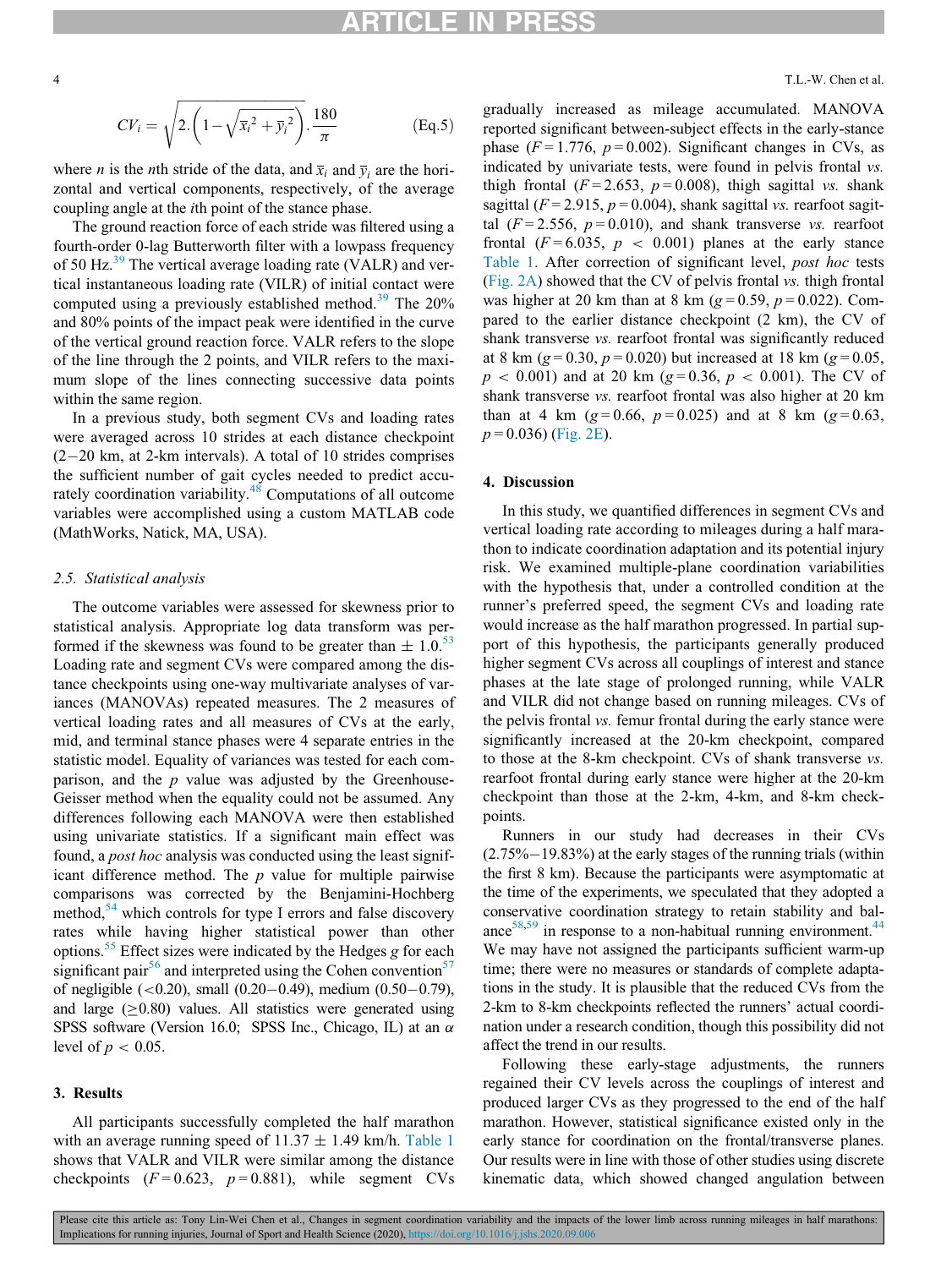<span id="page-4-0"></span>Coordination variability in half marathoners 5

|                                        |                                                       |                   | Vertical loading rate and coordination variability of segment couplings of interest across the distance checkpoints of a half marathon (mean ± SD) |                      |                   |                   |                   |                   |                   |                   |       |                |                         |
|----------------------------------------|-------------------------------------------------------|-------------------|----------------------------------------------------------------------------------------------------------------------------------------------------|----------------------|-------------------|-------------------|-------------------|-------------------|-------------------|-------------------|-------|----------------|-------------------------|
| Mileage                                | $2 \text{ km}$                                        | $4 \text{ km}$    | $6 \mathrm{km}$                                                                                                                                    | $8 \mathrm{km}$      | $10 \mathrm{km}$  | $12 \mathrm{km}$  | $14 \mathrm{km}$  | $16 \mathrm{km}$  | 18 km             | $20 \mathrm{km}$  | Ŀ,    | Þ              | ES                      |
|                                        | Vertical loading rate of ground reaction force (BW/s) |                   |                                                                                                                                                    |                      |                   |                   |                   |                   |                   |                   |       |                |                         |
| Average                                | $50.23 \pm 19.46$                                     | $48.45 \pm 15.21$ | $52.03 \pm 18.66$                                                                                                                                  | ± 17.96<br>53.55     | $48.76 \pm 17.3$  | $52.18 \pm 21.60$ | $49.82 \pm 16.76$ | $51.06 \pm 20.68$ | $49.93 \pm 18.84$ | $48.99 \pm 19.82$ | 0.892 | 0.470          | 0.060                   |
| Instantaneous                          | $75.22 \pm 24.79$                                     | $74.61 \pm 21.48$ | $78.61 \pm 23.53$                                                                                                                                  | ± 22.37<br>79.68     | $77.13 \pm 23.47$ | $78.58 \pm 27.04$ | $76.75 \pm 22.32$ | $77.36 \pm 22.82$ | $76.56 \pm 23.05$ | $74.36 \pm 21.66$ | 0.710 | 0.601          | 0.048                   |
| Pelvis frontal vs. thigh frontal ("    |                                                       |                   |                                                                                                                                                    |                      |                   |                   |                   |                   |                   |                   |       |                |                         |
| Early stance                           | $10.39 \pm 5.92$                                      | $10.90 \pm 6.81$  | $10.10 \pm 5.28$                                                                                                                                   | $9.87 \pm 5.84$      | $11.66 \pm 7.22$  | $11.67 \pm 7.38$  | $12.97 \pm 7.61$  | $11.59 \pm 8.15$  | $13.59 \pm 8.91$  | $14.76 \pm 9.4$   | 2.653 | 0.008          | 0.159                   |
| Mid stance                             | $3.66 \pm 1.14$                                       | $2.43 \pm 1.35$   | $3.18 \pm 1.43$                                                                                                                                    | $3.23 \pm 1.15$      | $3.65 \pm 2.60$   | 3.41 $\pm$ 0.82   | $3.85 \pm 1.79$   | $4.14 \pm 2.48$   | $3.99 \pm 1.71$   | $4.15 \pm 1.38$   | 1.144 | 0.344          | 0.076                   |
| Terminal stance                        | $11.24 \pm 7.87$                                      | $11.11 \pm 7.19$  | $10.66 \pm 8.13$                                                                                                                                   | 2.11<br>11.82        | $11.31 \pm 7.12$  | $10.80 \pm 7.39$  | $11.87 \pm 8.94$  | $12.30 \pm 9.63$  | $12.27 \pm 7.84$  | $13.62 \pm 8.77$  | 2.199 | 0.026          | 0.136                   |
| Pelvis sagittal vs. thigh sagittal (°) |                                                       |                   |                                                                                                                                                    |                      |                   |                   |                   |                   |                   |                   |       |                |                         |
| Early stance                           | $20.75 \pm 8.53$                                      | $20.82 \pm 9.25$  | $18.26 \pm 7.50$                                                                                                                                   | $\pm 6.21$<br>17.67  | $17.93 \pm 6.92$  | $18.07 \pm 6.40$  | $20.02 \pm 6.98$  | $18.65 \pm 5.40$  | $19.69 \pm 7.60$  | $20.09 \pm 6.13$  | 1.216 |                | 0.080                   |
| Mid stance                             | $2.91 \pm 0.88$                                       | $2.76 \pm 0.91$   | $2.83 \pm 1.00$                                                                                                                                    | $3.08 \pm 1.17$      | $3.32 \pm 0.97$   | $2.98 \pm 0.73$   | $3.20 \pm 0.79$   | $3.33 \pm 1.06$   | $3.35 \pm 1.36$   | $4.04 \pm 1.78$   | 1.601 | 0.291<br>0.122 | 0.103                   |
| Terminal stance                        | $3.66 \pm 1.14$                                       | $3.43 \pm 1.35$   | $3.18 \pm 1.43$                                                                                                                                    | $3.23 \pm 1.15$      | $3.65 \pm 2.60$   | $3.41 \pm 0.82$   | $3.85 \pm 1.79$   | $4.14 \pm 2.48$   | $3.99 \pm 1.71$   | $4.15 \pm 1.38$   | 1.725 | 0.090          | 0.110                   |
| Thigh sagittal vs. shank sagittal (")  |                                                       |                   |                                                                                                                                                    |                      |                   |                   |                   |                   |                   |                   |       |                |                         |
| Early stance                           | $11.24 \pm 7.86$                                      | $11.11 \pm 7.19$  | $10.66 \pm 8.13$                                                                                                                                   | $\pm$ 8.71<br>11.81  | $11.30 \pm 7.12$  | $10.80 \pm 7.39$  | $11.87 \pm 8.93$  | $12.30 \pm 9.63$  | $12.27 \pm 7.84$  | $13.62 \pm 8.77$  | 2.915 | 0.004          |                         |
| Mid stance                             | $3.23 \pm 1.30$                                       | $2.69 \pm 0.61$   | $2.84 \pm 0.84$                                                                                                                                    | $2.88 \pm 0.84$      | $2.94 \pm 0.84$   | $2.87 \pm 0.79$   | $2.93 \pm 0.87$   | $2.90 \pm 0.95$   | $3.45 \pm 1.22$   | $3.45 \pm 1.22$   | 1.600 | 0.122          | 0.172<br>0.103          |
| Terminal stance                        | $3.43 \pm 1.15$                                       | $3.05 \pm 0.84$   | $2.75 \pm 0.96$                                                                                                                                    | $3.02 \pm 1.03$      | $2.92 \pm 1.14$   | $2.95 \pm 0.88$   | $3.16 \pm 1.41$   | $3.24 \pm 1.32$   | $3.50 \pm 1.06$   | $3.75 \pm 1.56$   | 2.726 | 0.006          | 0.163                   |
|                                        | Shank sagittal vs. rearfoot sagittal (°)              |                   |                                                                                                                                                    |                      |                   |                   |                   |                   |                   |                   |       |                |                         |
| Early stance                           | $21.84 \pm 7.33$                                      | $19.65 \pm 8.07$  | $19.27 \pm 6.31$                                                                                                                                   | $\pm 7.05$<br>19.87  | $23.06 \pm 6.39$  | $20.92 \pm 7.48$  | $22.73 \pm 7.11$  | $21.95 \pm 7.29$  | $20.88 \pm 6.56$  | $24.49 \pm 9.77$  | 2.556 | $0.010*$       |                         |
| Mid stance                             | $3.43 \pm 1.15$                                       | $3.05 \pm 0.84$   | $2.75 \pm 0.96$                                                                                                                                    | $3.02 \pm 1.03$      | $2.92 \pm 1.14$   | $2.95 \pm 0.88$   | $3.16 \pm 1.41$   | $3.24 \pm 1.32$   | $3.50 \pm 1.06$   | $3.75 \pm 1.56$   | 1.258 | 0.266          | 0.154<br>0.082<br>0.145 |
| Terminal stance                        | $1.92 \pm 0.55$                                       | $1.76 \pm 0.43$   | $1.75 \pm 0.54$                                                                                                                                    | $1.67 \pm 0.36$      | $1.66 \pm 0.38$   | $1.70 \pm 0.48$   | $1.78 \pm 0.40$   | $2.03 \pm 1.05$   | $2.05 \pm 0.43$   | $2.13 \pm 0.80$   | 2.368 | 0.017          |                         |
|                                        | Shank transverse vs. rearfoot frontal                 |                   |                                                                                                                                                    |                      |                   |                   |                   |                   |                   |                   |       |                |                         |
| Early stance                           | $7.27 \pm 2.61$                                       | $6.37 \pm 2.53$   | $7.06 \pm 2.72$                                                                                                                                    | $6.45 \pm 2.58$      | $7.45 \pm 2.61$   | 7.01 $\pm$ 2.65   | $7.26 \pm 1.82$   | $6.97 \pm 2.42$   | $7.41 \pm 2.35$   | $8.39 \pm 3.22$   | 6.035 | $\frac{1}{2}$  | 0.301                   |
| Mid stance                             | $5.36 \pm 1.73$                                       | $5.35 \pm 2.45$   | $5.40 \pm 2.15$                                                                                                                                    | $6.26 \pm 2.64$      | $6.15 \pm 2.70$   | $5.33 \pm 1.83$   | $6.20 \pm 2.09$   | $6.64 \pm 3.49$   | $6.40 \pm 3.07$   | $7.35 \pm 2.93$   | 0.829 | 0.492          | 0.056                   |
| Terminal stance                        | $23.19 \pm 12.34$                                     | $21.06 \pm 10.28$ | $21.01 \pm 11.22$                                                                                                                                  | $\pm$ 11.05<br>21.43 | $21.09 \pm 10.83$ | $19.97 \pm 8.76$  | $21.44 \pm 10.74$ | $22.08 \pm 12.87$ | $23.06 \pm 10.50$ | $23.12 \pm 12.16$ | 1.309 | 0.278          | 0.086                   |
|                                        |                                                       |                   | Significant difference reported in univariate tests (p values are in boldface type) following significant MANOVA results.                          |                      |                   |                   |                   |                   |                   |                   |       |                |                         |
|                                        |                                                       |                   | Abbreviations: BW = body weight; ES = effect size; MANOVA = multivariate analyses of variances.                                                    |                      |                   |                   |                   |                   |                   |                   |       |                |                         |
|                                        |                                                       |                   |                                                                                                                                                    |                      |                   |                   |                   |                   |                   |                   |       |                |                         |

Table 1

adjacent lower-limb segments in marathon finishers.<sup>[12](#page-6-24),[16](#page-6-25)</sup> Nevertheless, many studies $18,26,27$  $18,26,27$  $18,26,27$  reporting segment coordination found small to no effects of running time or mileage on CVs for healthy runners. Maclean et al.<sup>26</sup> even reported slightly reduced CVs in a healthy control group during a 30-min run. It is important to note that the participants in these studies finished an apparently shorter distance (approximately  $4-5$  km) than those in the present study (more than 21 km). Limited running distance may not expose runners to adequate fatigue effects that would trigger detectable changes in coordination patterns for experienced marathoners.<sup>60</sup>

During the early-stance phase of running gait, segment coordination on the sagittal plane is the major component of the lower-limb kinematic chain for loading response. $61$  Following the heel strike, adjacent segments of the lower limb usually rotate in opposite directions<sup>62,[63](#page-7-28)</sup> to yield negative work for cushioning the landing. An increased CV is thought to indicate changes in this coordinative state and affect impact attenuation.[28](#page-6-22) Our participants did not produce significant alterations in CVs on the sagittal plane during the half marathon; this corresponded with the unchanged vertical loading rate. CVs on the frontal/transverse plane also aid in force absorption at the early stance, though its increments in our study seemed to have limited effects on the loading results. Segment coordination on the sagittal plane is regulated by powerful muscle groups, such as the gluteus, quadriceps, and calf muscles.<sup>[64](#page-7-29)</sup> In contrast, muscles driving coordination on the frontal/transverse planes are smaller in volume<sup>[64](#page-7-29)</sup> and are more prone to exertion when resisting external loading. This subsequently interrupts neuromuscular recruitment in the lower limb and introduces variances in coordination patterns. Based on our results, we speculate that the increased frontal/ transverse-plane CVs may be the precursor sign of fatigue. The loss of coordination stability could extend to the sagittal plane if the participants were given more running time. Runners undertaking a full marathon or longer run may produce more outcomes that can verify this conjecture.

Although largely speculative, it appears that there is a "normal" range of segment CV in healthy individuals, $^{21}$  $^{21}$  $^{21}$  which leads to optimal load distribution within the lower limb.<sup>[65](#page-7-30)</sup> Going beyond this range at early stance could not only cause the ground force to be applied in extreme magnitude<sup>[21](#page-6-15)</sup> but also could poorly engage the soft tissues.<sup>[44](#page-7-9)</sup> Increased CVs on the frontal/transverse plane may not be problematic because running is not heavily reliant on lateral/spinning coordination stability. However, if increased CVs on the sagittal plane occur as anticipated, they would induce unaccustomed strains on the internal structures, such as the meniscus and anterior cruciate ligament, $^{21}$  and exacerbate the injury risk.

Running involves a linear and cyclic movement that favors a stable coordination pattern,<sup>21,[44](#page-7-9)[,66](#page-7-31)</sup> which, in turn, challenges runners' muscular endurance. Training programs for endurance runners should focus on improving the sustainability of their neuromuscular control over a "normal" level of segment CVs. Running-specific strengthening programs are increasingly used to supplement regular running regimens for an injury-free running career.<sup>67</sup> In light of the results of our study,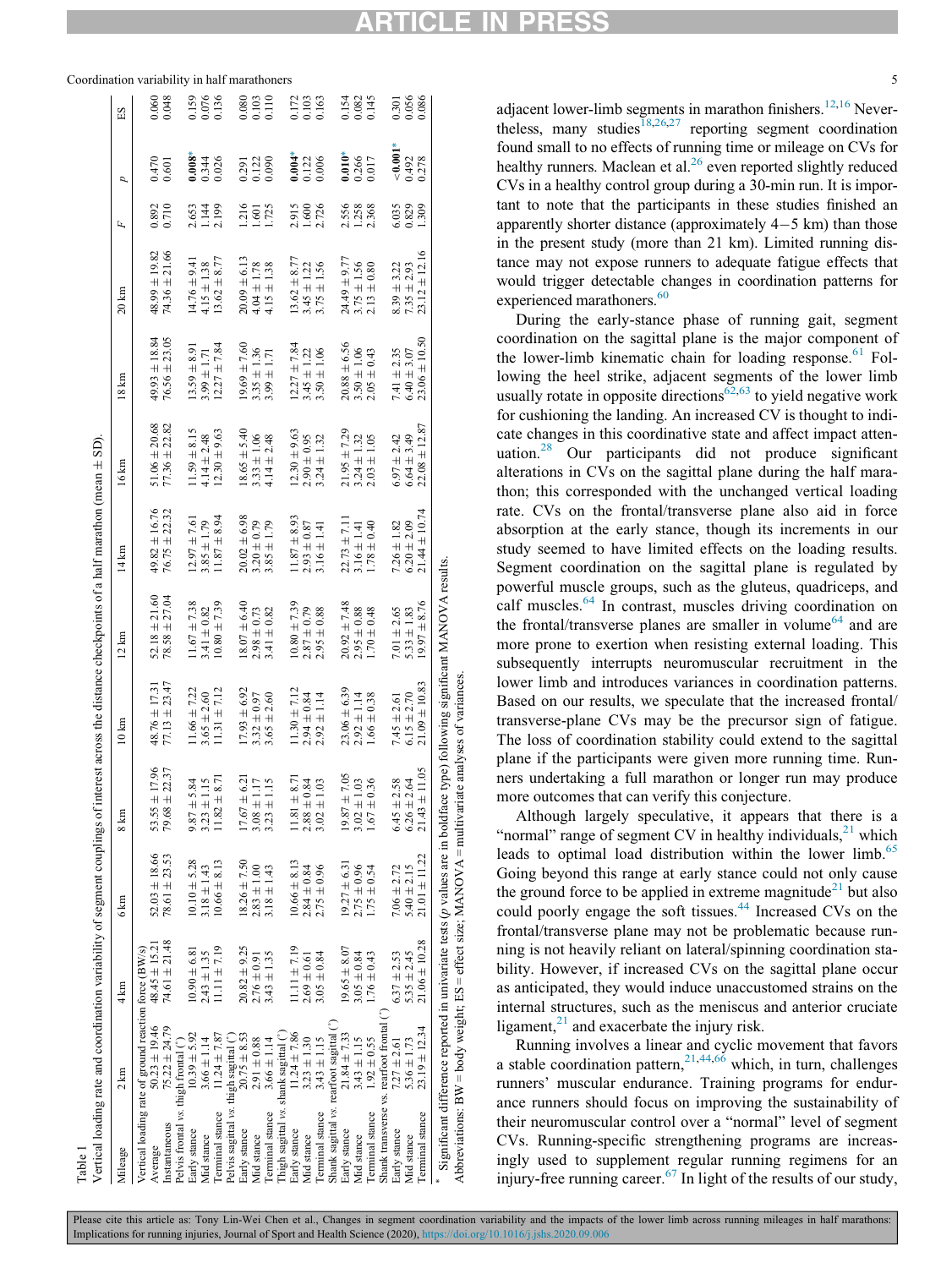ARTICLE IN PRESS

<span id="page-5-0"></span>









Fig. 2. Changes in coordination variabilities of interest (early stance phase) over the course of the half marathon. (A) pelvis frontal vs. thigh frontal: (B) pelvis sagittal vs. thigh sagittal; (C) thigh sagittal vs. shank sagittal; (D) shank sagittal vs. rearfoot sagittal; (E) shank transverse vs. rearfoot frontal. \*p < 0.05 in post hoc pairwise comparison.

this training strategy could be particularly helpful for the hip and ankle joints, which possess more mobility on the fron-tal/transverse plane.<sup>[68](#page-7-33)</sup> Although a longitudinal study is needed in the future to understand how interventions in training affect the running coordination and injury profile, coaches and sports professionals could use the information given in our study to develop optimal training regimes for individual runners.

Our study had a few limitations. First, the data of the running trials were collected on a treadmill, and the calculated CVs could differ from those of over-ground running.<sup>[69](#page-7-34)</sup> We considered this limitation negligible because changes in the variables were attributed mainly to increasing running mileages on the same baseline condition. Furthermore, because the running speed was controlled in our research protocol, it could have influenced the coordination profile.<sup>70</sup> Runners are known to change their running speeds at various stages of an actual

marathon or half marathon race.<sup>[71](#page-7-36)[,72](#page-7-37)</sup> It is unclear how the varying spacing strategy affected the runners' coordination patterns; this warrants further investigation. Future studies should apply segmental inertia sensors instead of a laboratory-based motion-capture system to assess running movements across different mileages in actual half marathon races. Second, the effect sizes reported in our study were medium to low and may have resulted primarily from the large individual variances in running coordination. This issue may be better addressed by a larger scale study targeting a runner sub-group. Our study reported CV values that generally agreed with those in the literature.<sup>[18,](#page-6-12)[26,](#page-6-18)[44](#page-7-9)</sup> However, CV-quantifying methods could be slightly modified from time to time to make the outcomes less comparable among various studies. Third, we tended to link our CV results with running-related injuries. However, it is unknown whether the increased CVs reached a pathological threshold.[65](#page-7-30) Given the cross-sectional design of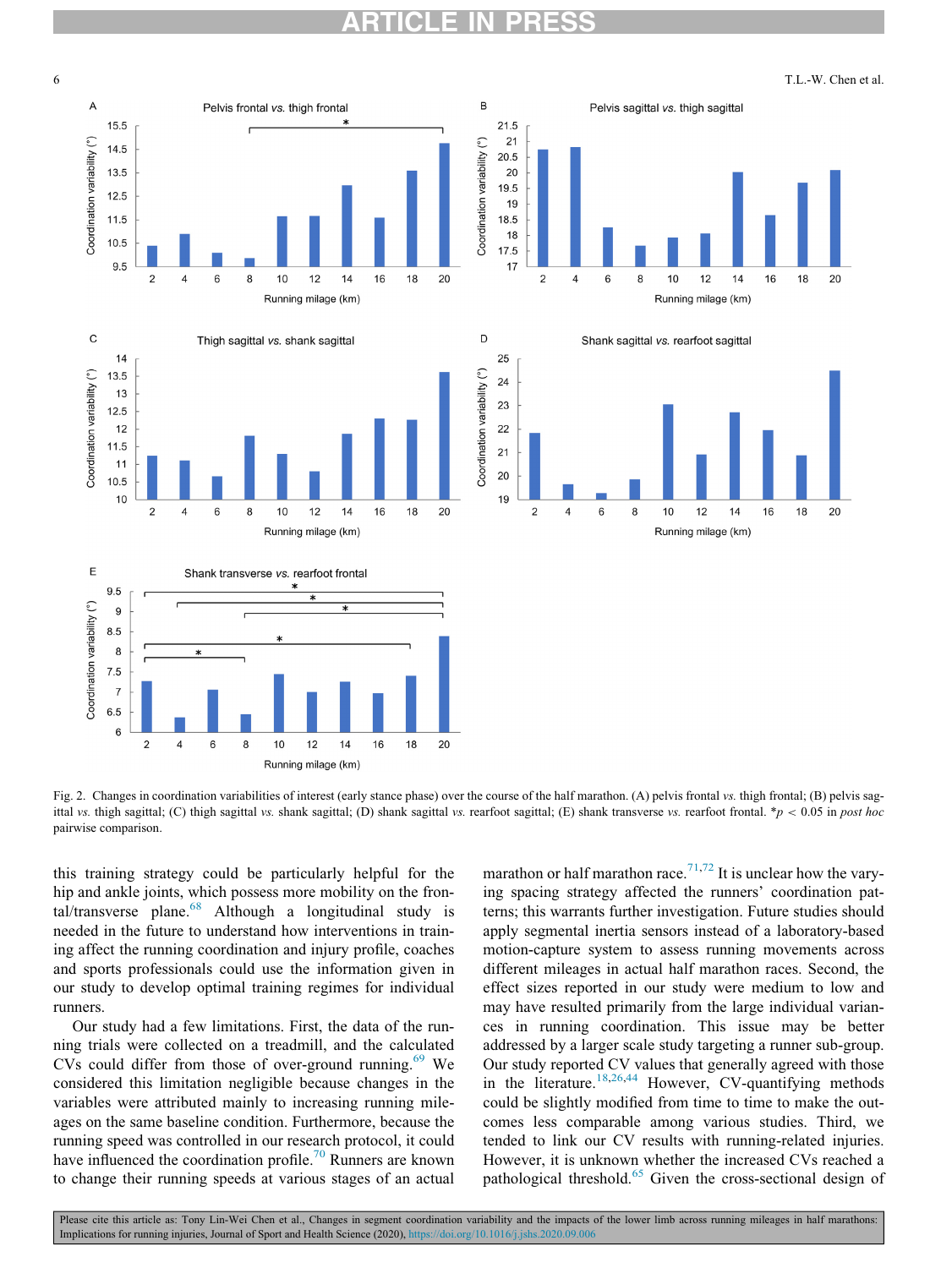#### Coordination variability in half marathoners 7

<span id="page-6-7"></span>our study, it was impossible to determine the injury risk using the current research protocol.

## <span id="page-6-8"></span>5. Conclusion

<span id="page-6-24"></span><span id="page-6-10"></span><span id="page-6-9"></span>Runners who finished a half marathon showed increased segment CV of the lower limb. These changes appeared to have greater impacts on the pelvis-thigh and shank-rearfoot couplings during the early stance phase. Vertical loading rates to the lower limb were not affected by running mileages. The results from our study suggest that, at the early stance, the runners' coordination patterns were stable on the sagittal plane but more variable on the frontal/transverse plane as the half marathon progressed, which may be related to fatigue onset. Additional studies should be carried out in this regard before our conclusions can be confirmed.

## <span id="page-6-23"></span>Acknowledgments

<span id="page-6-25"></span><span id="page-6-11"></span>This work was supported by General Research Funds granted by the Hong Kong Research Grant Council (#PolyU152065/17E] and by funding from the National Natural Science Foundation of China (#11732015).

### <span id="page-6-12"></span>Authors' contributions

<span id="page-6-15"></span><span id="page-6-14"></span><span id="page-6-13"></span>TLC participated in the research design, data collection, data analysis, result interpretation, initial manuscript draft, revision, and submission preparation; DWW conducted data analysis and manuscript revision; YW and CT conducted data collection and manuscript revision; WKL and MZ conceived the study, supervised data collection, managed research activities, and revised the manuscript. All authors have read and approved the final version of the manuscript, and agree with the order of presentation of the authors.

### <span id="page-6-17"></span><span id="page-6-16"></span>Competing interests

The authors declare that they have no competing interests.

### <span id="page-6-0"></span>References

- 1. Andersen JJ.The state of running 2019. Athletic shoe reviews. Available at: [https://runrepeat.com/state-of-running.](https://runrepeat.com/state-of-running) [accessed 03.03.2020].
- <span id="page-6-18"></span><span id="page-6-1"></span>2. Andersen JJ. Marathon statistics 2019 worldwide (research). Athletic shoe reviews. Available at: [https://runrepeat.com/research-marathon-per](https://runrepeat.com/research-marathon-performance-across-nations) [formance-across-nations](https://runrepeat.com/research-marathon-performance-across-nations). [accessed 03.03.2020].
- <span id="page-6-26"></span><span id="page-6-2"></span>3. Knechtle B, Nikolaidis PT, Zingg MA, Rosemann T, Rüst CA. Half-marathoners are younger and slower than marathoners. SpringerPlus 2016;5:76. doi:[10.1186/s40064-016-1704-9.](https://doi.org/10.1186/s40064-016-1704-9)
- <span id="page-6-22"></span><span id="page-6-3"></span>4. [Lee DC, Brellenthin AG, Thompson PD, Sui X, Lee IM, Lavie CJ. Run](http://refhub.elsevier.com/S2095-2546(20)30122-8/sbref0004)[ning as a key lifestyle medicine for longevity.](http://refhub.elsevier.com/S2095-2546(20)30122-8/sbref0004) Prog Cardiovasc Dis 2017;60[:45–55.](http://refhub.elsevier.com/S2095-2546(20)30122-8/sbref0004)
- <span id="page-6-19"></span><span id="page-6-4"></span>5. [Nigg BM. The role of impact forces and foot pronation: a new paradigm.](http://refhub.elsevier.com/S2095-2546(20)30122-8/sbref0005) [Clin J Sport Med](http://refhub.elsevier.com/S2095-2546(20)30122-8/sbref0005) 2001;11:2–9.
- <span id="page-6-5"></span>6. [Benson LC, O'Connor KM. The effect of exertion on joint kinematics and](http://refhub.elsevier.com/S2095-2546(20)30122-8/sbref0006) [kinetics during running using a waveform analysis approach.](http://refhub.elsevier.com/S2095-2546(20)30122-8/sbref0006) J Appl Biomech 2015;31[:250–7.](http://refhub.elsevier.com/S2095-2546(20)30122-8/sbref0006)
- <span id="page-6-21"></span><span id="page-6-20"></span><span id="page-6-6"></span>7. [Hardin EC, van den Bogert AJ, Hamill J. Kinematic adaptations during](http://refhub.elsevier.com/S2095-2546(20)30122-8/sbref0007) [running: effects of footwear, surface, and duration.](http://refhub.elsevier.com/S2095-2546(20)30122-8/sbref0007) Med Sci Sports Exerc 2004;36[:838–44.](http://refhub.elsevier.com/S2095-2546(20)30122-8/sbref0007)
- 8. [Mizrahi J, Verbitsky O, Isakov E, Daily D. Effect of fatigue on leg kine](http://refhub.elsevier.com/S2095-2546(20)30122-8/sbref0008)[matics and impact acceleration in long distance running.](http://refhub.elsevier.com/S2095-2546(20)30122-8/sbref0008) Hum Mov Sci  $2000 \cdot 19 \cdot 139 - 51$
- 9. Benson L. [The effect of exertion on intra-limb joint coordination variability](http://refhub.elsevier.com/S2095-2546(20)30122-8/sbref0009) [during running using a waveform analysis approach](http://refhub.elsevier.com/S2095-2546(20)30122-8/sbref0009). Milwaukee, WI: Uni[versity of Wisconsin-Milwaukee, Milwaukee, WI; 2013. \[Master](http://refhub.elsevier.com/S2095-2546(20)30122-8/sbref0009)'[s thesis\].](http://refhub.elsevier.com/S2095-2546(20)30122-8/sbref0009)
- 10. Bartlett R. [Introduction to sports biomechanics: analysing human move](http://refhub.elsevier.com/S2095-2546(20)30122-8/sbref0010)ment patterns[. Milton Park, Abingdon, Oxon: Routledge; 2014.p.360.](http://refhub.elsevier.com/S2095-2546(20)30122-8/sbref0010)
- 11. [Maas E, De Bie J, Vanfleteren R, Hoogkamer W, Vanwanseele B. Novice](http://refhub.elsevier.com/S2095-2546(20)30122-8/sbref0011) [runners show greater changes in kinematics with fatigue compared with](http://refhub.elsevier.com/S2095-2546(20)30122-8/sbref0011) [competitive runners.](http://refhub.elsevier.com/S2095-2546(20)30122-8/sbref0011) Sports Biomech 2018;17:350–60.
- 12. [Reenalda J, Maartens E, Homan L, Buurke JHJ. Continuous three dimen](http://refhub.elsevier.com/S2095-2546(20)30122-8/sbref0012)[sional analysis of running mechanics during a marathon by means of iner](http://refhub.elsevier.com/S2095-2546(20)30122-8/sbref0012)[tial magnetic measurement units to objectify changes in running](http://refhub.elsevier.com/S2095-2546(20)30122-8/sbref0012) [mechanics.](http://refhub.elsevier.com/S2095-2546(20)30122-8/sbref0012) J Biomech 2016;49:3362–7.
- 13. [Dierks TA, Manal KT, Hamill J, Davis I. Lower extremity kinematics in](http://refhub.elsevier.com/S2095-2546(20)30122-8/sbref0013) [runners with patellofemoral pain during a prolonged run.](http://refhub.elsevier.com/S2095-2546(20)30122-8/sbref0013) Med Sci Sports Exerc 2011;43[:693–700.](http://refhub.elsevier.com/S2095-2546(20)30122-8/sbref0013)
- 14. [Derrick TR, Dereu D, McLean SP. Impacts and kinematic adjustments](http://refhub.elsevier.com/S2095-2546(20)30122-8/sbref0014) [during an exhaustive run.](http://refhub.elsevier.com/S2095-2546(20)30122-8/sbref0014) Med Sci Sports Exerc 2002;34:998–1002.
- 15. [Dierks TA, Davis IS, Hamill J. The effects of running in an exerted state on](http://refhub.elsevier.com/S2095-2546(20)30122-8/sbref0015) [lower extremity kinematics and joint timing.](http://refhub.elsevier.com/S2095-2546(20)30122-8/sbref0015) J Biomech 2010;43:2993–8.
- 16. [Chan-Roper M, Hunter I, Myrer J, Eggett D, Seeley M. Kinematic changes](http://refhub.elsevier.com/S2095-2546(20)30122-8/sbref0016) [during a marathon for fast and slow runners.](http://refhub.elsevier.com/S2095-2546(20)30122-8/sbref0016) J Sports Sci Med 2012;11:77–82.
- 17. [Wilson C, Simpson SE, van Emmerik REA, Hamill J. Coordination vari](http://refhub.elsevier.com/S2095-2546(20)30122-8/sbref0017)[ability and skill development in expert triple jumpers.](http://refhub.elsevier.com/S2095-2546(20)30122-8/sbref0017) Sports Biomech [2008;](http://refhub.elsevier.com/S2095-2546(20)30122-8/sbref0017)7:2–9.
- 18. [Hafer JF, Brown AM, Boyer KA. Exertion and pain do not alter coordina](http://refhub.elsevier.com/S2095-2546(20)30122-8/sbref0018)[tion variability in runners with iliotibial band syndrome.](http://refhub.elsevier.com/S2095-2546(20)30122-8/sbref0018) Clin Biomech [\(Bristol, Avon\)](http://refhub.elsevier.com/S2095-2546(20)30122-8/sbref0018) 2017;47:73–8.
- 19. Ferber R, Pohl MB. Changes in joint coupling and variability during walking following tibialis posterior muscle fatigue. J Foot Ankle Res 2011;4:6. doi[:10.1186/1757-1146-4-6](https://doi.org/10.1186/1757-1146-4-6).
- 20. [Trezise J, Bartlett R, Bussey M. Coordination variability changes with](http://refhub.elsevier.com/S2095-2546(20)30122-8/sbref0020) fatigue in sprinters. *[Int J Sports Sci Coach](http://refhub.elsevier.com/S2095-2546(20)30122-8/sbref0020)* 2011;6:357–63.
- 21. [Baida SR, Gore SJ, Franklyn-Miller AD, Moran KA. Does the amount of](http://refhub.elsevier.com/S2095-2546(20)30122-8/sbref0021) [lower extremity movement variability differ between injured and unin](http://refhub.elsevier.com/S2095-2546(20)30122-8/sbref0021)[jured populations? A systematic review.](http://refhub.elsevier.com/S2095-2546(20)30122-8/sbref0021) Scand J Med Sci Sports 2018;28[:1320–38.](http://refhub.elsevier.com/S2095-2546(20)30122-8/sbref0021)
- 22. [Pollard CD, Stearns KM, Hayes AT, Heiderscheit BC. Altered lower](http://refhub.elsevier.com/S2095-2546(20)30122-8/sbref0022) [extremity movement variability in female soccer players during side-step](http://refhub.elsevier.com/S2095-2546(20)30122-8/sbref0022) [cutting after anterior cruciate ligament reconstruction.](http://refhub.elsevier.com/S2095-2546(20)30122-8/sbref0022) Am J Sports Med  $2015:43:460-5$
- 23. [Gribbin TC, Slater LV, Herb CC, Hart JM, Chapman RM, Hertel J, et al.](http://refhub.elsevier.com/S2095-2546(20)30122-8/sbref0023) [Differences in hip-knee joint coupling during gait after anterior cruciate](http://refhub.elsevier.com/S2095-2546(20)30122-8/sbref0023) ligament reconstruction. [Clin Biomech \(Bristol, Avon\)](http://refhub.elsevier.com/S2095-2546(20)30122-8/sbref0023) 2016;32:64–71.
- 24. [Herb CC, Chinn L, Dicharry J, McKeon PO, Hart JM, Hertel J. Shank](http://refhub.elsevier.com/S2095-2546(20)30122-8/sbref0024)[rearfoot joint coupling with chronic ankle instability.](http://refhub.elsevier.com/S2095-2546(20)30122-8/sbref0024) J Appl Biomech 2014;30[:366–72.](http://refhub.elsevier.com/S2095-2546(20)30122-8/sbref0024)
- 25. [Cunningham TJ, Mullineaux DR, Noehren B, Shapiro R, Uhl TL. Cou](http://refhub.elsevier.com/S2095-2546(20)30122-8/sbref0025)[pling angle variability in healthy and patellofemoral pain runners.](http://refhub.elsevier.com/S2095-2546(20)30122-8/sbref0025) Clin [Biomech \(Bristol, Avon\)](http://refhub.elsevier.com/S2095-2546(20)30122-8/sbref0025) 2014;29:317–22.
- 26. [MacLean CL, van Emmerik R, Hamill J. Influence of custom foot orthotic](http://refhub.elsevier.com/S2095-2546(20)30122-8/sbref0026) [intervention on lower extremity intralimb coupling during a 30-minute](http://refhub.elsevier.com/S2095-2546(20)30122-8/sbref0026) run. [J Appl Biomech](http://refhub.elsevier.com/S2095-2546(20)30122-8/sbref0026) 2010;26:390–9.
- 27. [Miller RH, Meardon SA, Derrick TR, Gillette JC. Continuous relative](http://refhub.elsevier.com/S2095-2546(20)30122-8/sbref0027) [phase variability during an exhaustive run in runners with a history of ilio](http://refhub.elsevier.com/S2095-2546(20)30122-8/sbref0027)[tibial band syndrome.](http://refhub.elsevier.com/S2095-2546(20)30122-8/sbref0027) J Appl Biomech 2008;24:262-70.
- 28. [Heiderscheit BC, Hamill J, van Emmerik REA. Variability of stride char](http://refhub.elsevier.com/S2095-2546(20)30122-8/sbref0028)[acteristics and joint coordination among individuals with unilateral patel](http://refhub.elsevier.com/S2095-2546(20)30122-8/sbref0028)lofemoral pain. [J Appl Biomech](http://refhub.elsevier.com/S2095-2546(20)30122-8/sbref0028) 2002;18:110–21.
- 29. [Tsao H, Galea MP, Hodges PW. Reorganization of the motor cortex is](http://refhub.elsevier.com/S2095-2546(20)30122-8/sbref0029) [associated with postural control deficits in recurrent low back pain.](http://refhub.elsevier.com/S2095-2546(20)30122-8/sbref0029) Brain 2008;131[:2161–71.](http://refhub.elsevier.com/S2095-2546(20)30122-8/sbref0029)
- 30. [Hodges PW, Tucker K. Moving differently in pain: a new theory to](http://refhub.elsevier.com/S2095-2546(20)30122-8/sbref0030) [explain the adaptation to pain.](http://refhub.elsevier.com/S2095-2546(20)30122-8/sbref0030) Pain 2011;152(Suppl. 3):S90–8.
- 31. [Schmidt RA. Motor schema theory after 27 years: reflections and implica](http://refhub.elsevier.com/S2095-2546(20)30122-8/sbref0031)[tions for a new theory.](http://refhub.elsevier.com/S2095-2546(20)30122-8/sbref0031) Res Q Exerc Sport 2003;74:366–75.

Please cite this article as: Tony Lin-Wei Chen et al., Changes in segment coordination variability and the impacts of the lower limb across running mileages in half marathons: Implications for running injuries, Journal of Sport and Health Science (2020), <https://doi.org/10.1016/j.jshs.2020.09.006>